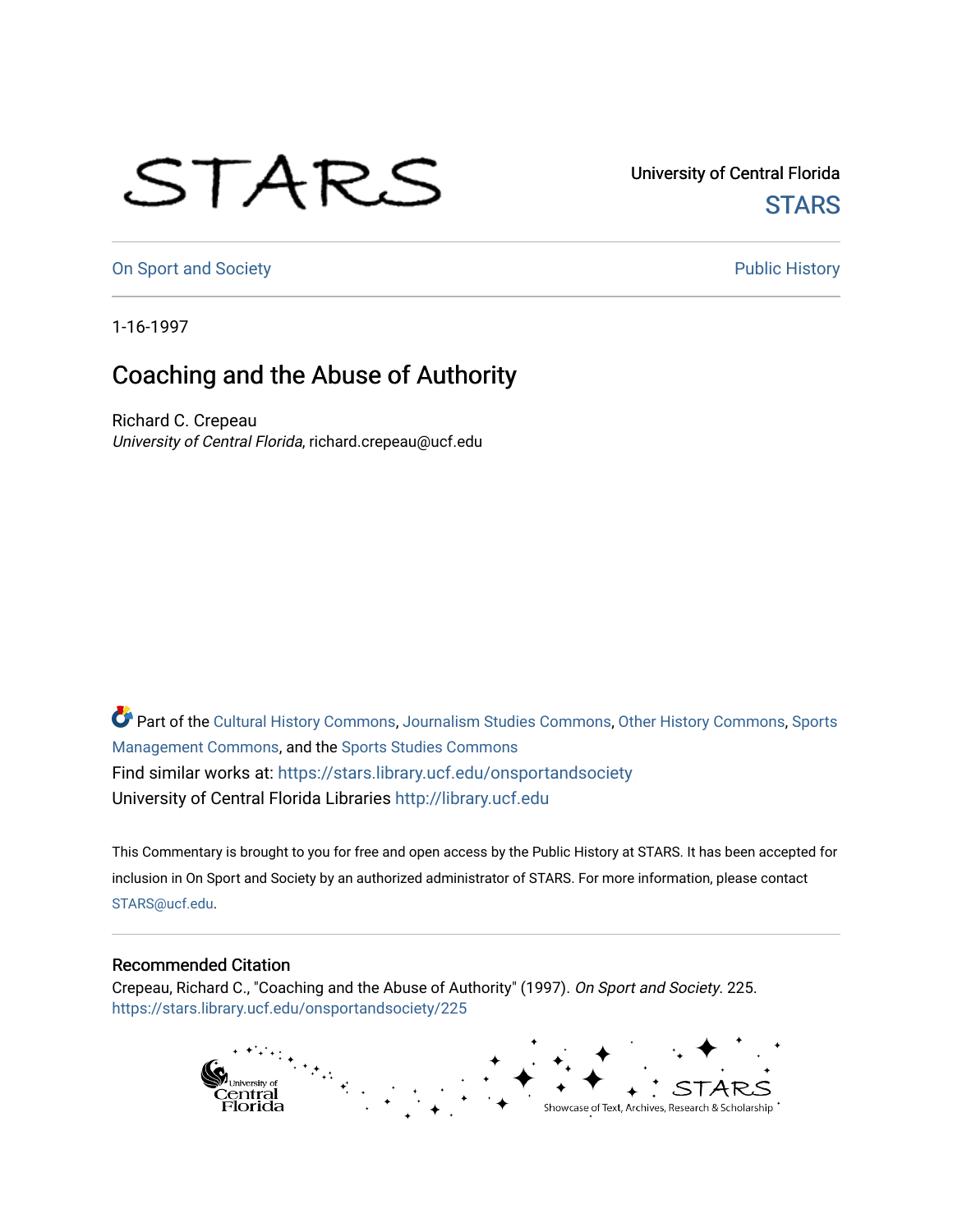## SPORT AND SOCIETY FOR ARETE January 16, 1997

The breakdown of authority is often cited as a primary cause of the disorders and maladies of society. The loss of respect for authority is seen as a major problem among the young. Many of the symbols of authority have lost their luster and seem no longer capable of evoking deference.

Authority, most would agree, is a good thing, a necessary thing. As with all good things, however, in excess or when abused, it can turn bad. At times authority abused can be the most exploitative of forces and approach the essence of evil.

Last week out of the world of hockey came a story of the abuse of authority so disgusting and so evil that it seems, as it does in all cases like it, nearly beyond belief. Last week Sheldon Kennedy of the Boston Bruins revealed in testimony in a Calgary courtroom that his Junior League coach Graham James sexually abused him on at least 300 occasions over a six-year period between 1984 and 1990. The abuse started when Kennedy was fourteen and his coach was in his early thirties. For over six years James had authority and total power over a young boy, and he abused that relationship repeatedly. Kennedy was not James' only victim.

Last July in a study sponsored by Sport Canada, twenty per cent of the athletes responding said that they had been sexually involved with their coaches while playing on national teams. Nearly ten per cent experienced "forced sexual intercourse," and some of them were under the age of sixteen when it happened. One would guess that the situation in the United States is not significantly different.

Why does this happen? It comes back to authority and power and fear. There are many authority figures in our lives, parents, teachers, the clergy, and of course coaches. All have power over us, and we all know of cases of sexual abuse involving these authority figures. For coaches the power can be overwhelming.

The relationship between player and coach takes all sorts of forms and shapes. The coach can be a parental substitute. The coach may be admired and respected as a person. The coach may be feared, because the coach holds the key to what the athlete wants most. The coach may be loved. And the coach will use all of these levers and buttons to teach and to motivate. From the first day of practice the coach has power because the coach will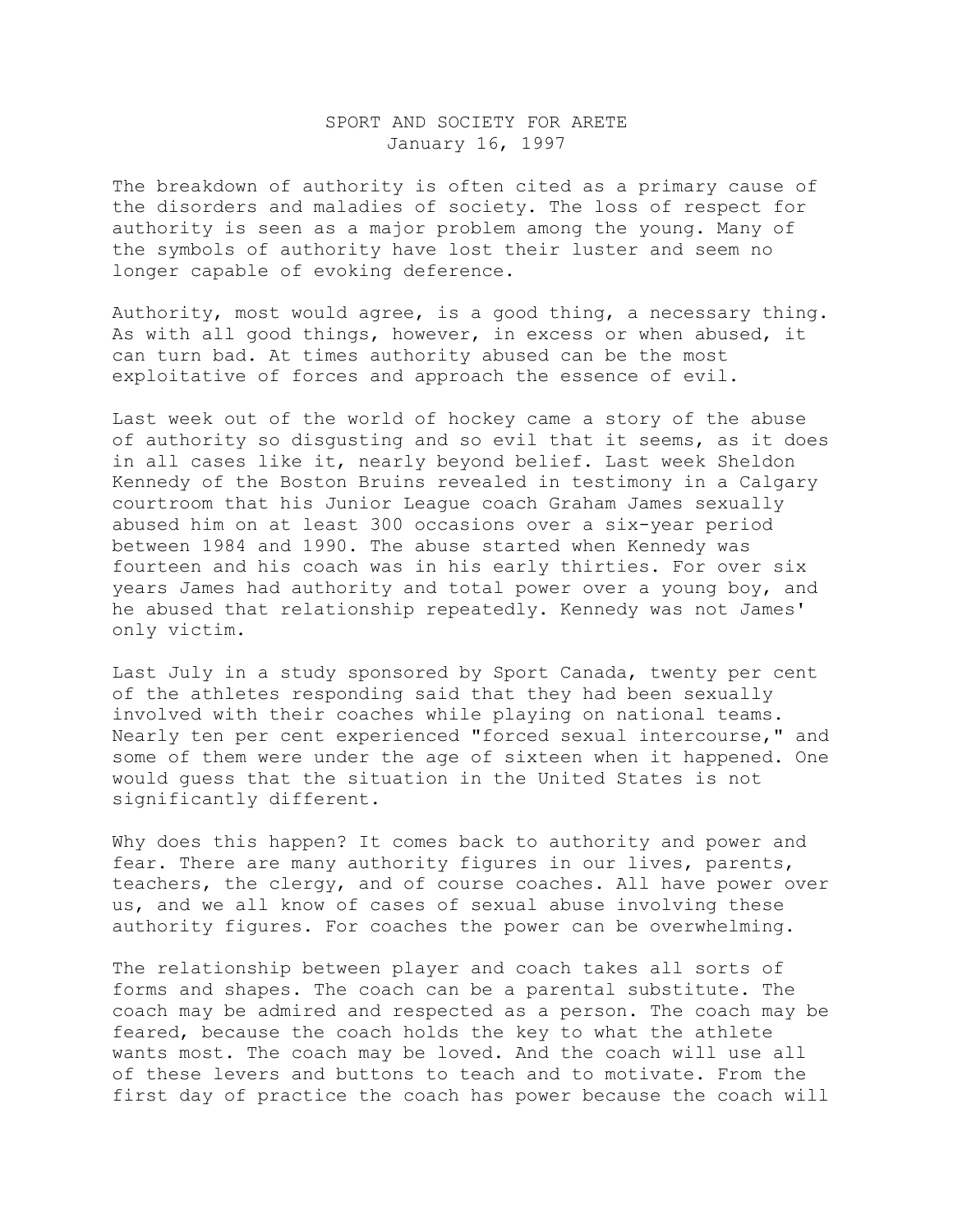determine who will play and how much they will play. A coach can cut a player off the team, completely or partially. The coach seems to totally control the destiny of the player and therefore access to fame and fortune, to the pro-myth.

This places enormous responsibility on the coach, and with such a power balance in the relationship it opens endless opportunities for abuse. Players are completely vulnerable and literally at the mercy of coaches.

This is why in youth sport the position of coach is such a critical one. Young boys and girls are still feeling their way in life, learning what is and what is not acceptable, caught up in the quest for recognition and love, willing to do anything to please those who have the power to fill the empty spaces in their developing personalities.

Sexual abuse by coaches of athletes is too common, but it is not the only form of abuse practiced on young athletes. Physical, mental and verbal abuse are also too common. Here again coaches are no different than many others, expect that in coaching motivational techniques often depend heavily on physical, mental and verbal pressures that too easily can slip into abuse.

We all have seen it in practices and on the sidelines. Football coaches verbally abuse and physically assault their players in the name of "teaching," "motivating," and "discipline." Basketball coaches can be seen nightly on television berating their players in front of thousands of fans in the arena and hundreds of thousands at home. Hockey, swimming, track or any other number of sports are no different.

In a time when Vince Lombardi's name is invoked with great reverence, it would be good to recall that Coach Lombardi treated all his players alike. Like dogs. The infliction of physical and mental pain, the withholding of approval, were used routinely by Lombardi to motivate his players. These methods are accepted as definitions of "good coaching."

It is easy to condemn sexual abuse by coaches and it should be done loud and clear. Other forms of abuse should not be accepted either, because all of them undermine authority, defeat discipline, and create the dysfunctional human being.

If authority is to be maintained and honored in society, it must be exercised with care and caution, especially when the powerful